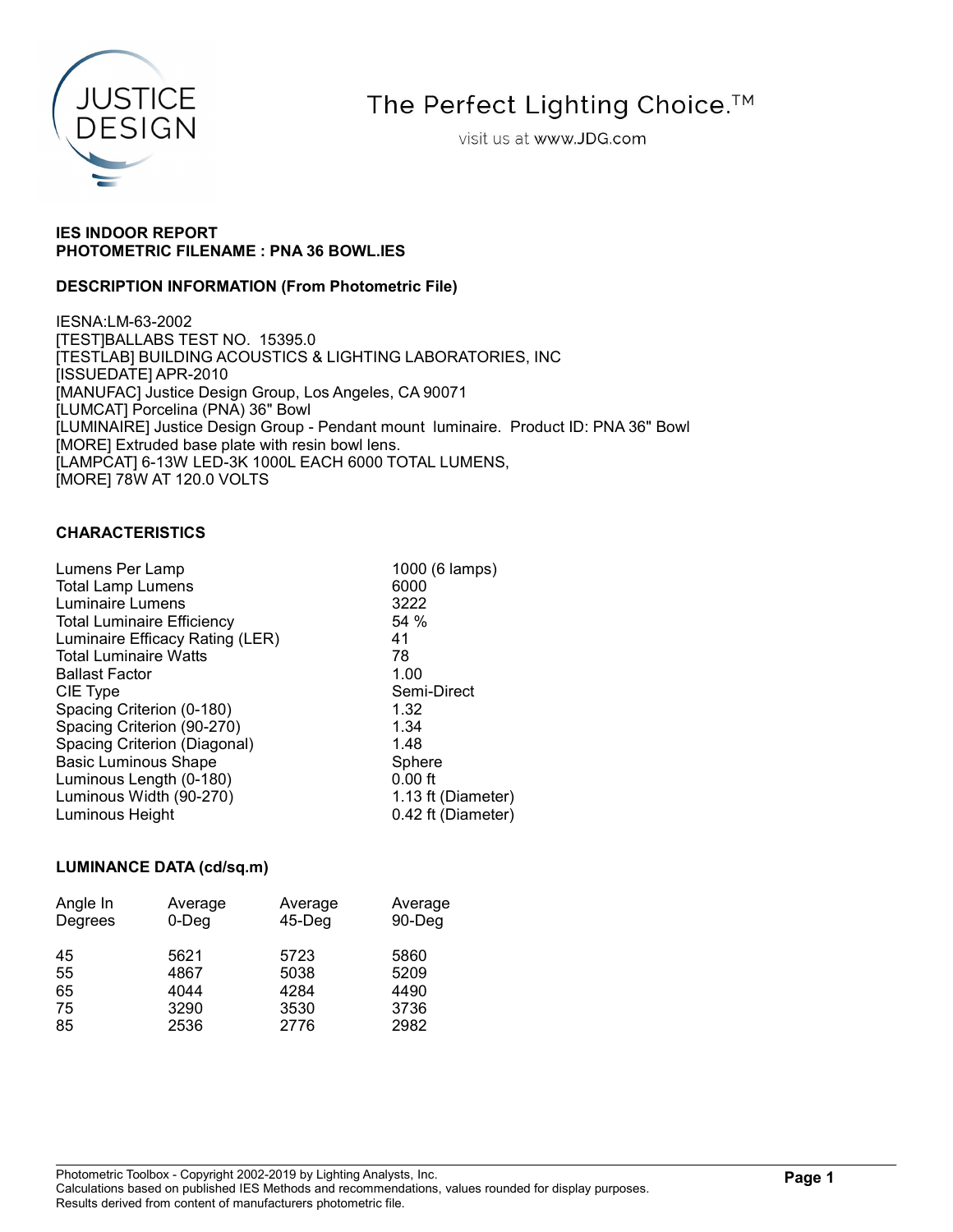#### CANDELA TABULATION

|                | 0.0                | 22.5               | 45.0               | 67.5               | 90.0               |
|----------------|--------------------|--------------------|--------------------|--------------------|--------------------|
| 0.0            | 696.930            | 696.930            | 696.930            | 696.930            | 696.930            |
| 2.5            | 696.930            | 693.762            | 696.930            | 693.762            | 696.930            |
| 5.0            | 693.762            | 690.595            | 693.762            | 693.762            | 696.930            |
| 7.5            | 690.595            | 687.427            | 690.595            | 690.595            | 690.595            |
| 10.0           | 687.427            | 684.259            | 687.427            | 687.427            | 690.595            |
| 12.5           | 681.091            | 681.091            | 681.091            | 684.259            | 684.259            |
| 15.0           | 674.755            | 674.755            | 674.755            | 677.923            | 677.923            |
| 17.5<br>20.0   | 665.252<br>655.748 | 668.420<br>658.916 | 668.420<br>658.916 | 671.587<br>662.084 | 668.420<br>658.916 |
| 22.5           | 646.244            | 649.412            | 646.244            | 652.580            | 649.412            |
| 25.0           | 636.741            | 639.909            | 636.741            | 643.077            | 639.909            |
| 27.5           | 624.069            | 627.237            | 627.237            | 633.573            | 630.405            |
| 30.0           | 611.398            | 614.566            | 614.566            | 624.069            | 617.734            |
| 32.5           | 598.726            | 601.894            | 601.894            | 611.398            | 608.230            |
| 35.0           | 586.055            | 589.223            | 589.223            | 598.726            | 595.559            |
| 37.5           | 570.216            | 576.551            | 576.551            | 586.055            | 582.887            |
| 40.0           | 554.376            | 560.712            | 560.712            | 573.384            | 570.216            |
| 42.5           | 538.537            | 544.873            | 544.873            | 557.544            | 554.376            |
| 45.0           | 519.530            | 529.033            | 529.033            | 544.873            | 541.705            |
| 47.5           | 503.691            | 513.194            | 513.194            | 529.033            | 525.866            |
| 50.0           | 487.851            | 497.355            | 500.523            | 516.362            | 513.194            |
| 52.5           | 468.844            | 478.348            | 481.515            | 500.523            | 497.355            |
| 55.0           | 449.837            | 462.508            | 465.676            | 481.515            | 481.515            |
| 57.5           | 430.830            | 443.501            | 446.669            | 465.676            | 462.508            |
| 60.0           | 411.822            | 427.662            | 430.830            | 449.837            | 446.669            |
| 62.5           | 392.815            | 405.487            | 411.822            | 430.830            | 430.830            |
| 65.0           | 373.808            | 389.647            | 395.983<br>376.976 | 414.990            | 414.990            |
| 67.5<br>70.0   | 354.801<br>338.962 | 370.640<br>354.801 | 361.137            | 395.983<br>380.144 | 395.983<br>380.144 |
| 72.5           | 319.954            | 335.794            | 342.129            | 364.304            | 361.137            |
| 75.0           | 304.115            | 319.954            | 326.290            | 348.465            | 345.297            |
| 77.5           | 285.108            | 300.947            | 307.283            | 329.458            | 326.290            |
| 80.0           | 266.101            | 285.108            | 291.444            | 313.619            | 310.451            |
| 82.5           | 250.261            | 266.101            | 272.436            | 294.611            | 291.444            |
| 85.0           | 234.422            | 250.261            | 256.597            | 278.772            | 275.604            |
| 87.5           | 215.415            | 234.422            | 237.590            | 259.765            | 256.597            |
| 90.0           | 202.743            | 212.247            | 221.751            | 237.590            | 243.926            |
| 92.5           | 190.072            | 186.904            | 205.911            | 215.415            | 228.086            |
| 95.0           | 174.233            | 171.065            | 193.240            | 196.408            | 212.247            |
| 97.5           | 158.393            | 155.225            | 174.233            | 177.400            | 190.072            |
| 100.0          | 142.554            | 139.386            | 158.393            | 161.561            | 174.233            |
| 102.5          | 126.715            | 123.547            | 142.554            | 145.722            | 158.393            |
| 105.0          | 114.043            | 110.875            | 126.715            | 129.882            | 142.554            |
| 107.5<br>110.0 | 98.204<br>88.700   | 98.204<br>85.532   | 110.875<br>98.204  | 114.043<br>101.372 | 126.715<br>110.875 |
| 112.5          | 72.861             | 72.861             | 85.532             | 85.532             | 95.036             |
| 115.0          | 63.357             | 60.189             | 72.861             | 72.861             | 82.364             |
| 117.5          | 53.854             | 50.686             | 60.189             | 60.189             | 69.693             |
| 120.0          | 44.350             | 41.182             | 50.686             | 50.686             | 57.022             |
| 122.5          | 34.847             | 34.847             | 41.182             | 41.182             | 47.518             |
| 125.0          | 28.511             | 25.343             | 31.679             | 31.679             | 38.014             |
| 127.5          | 22.175             | 19.007             | 25.343             | 22.175             | 28.511             |
| 130.0          | 15.839             | 12.671             | 19.007             | 15.839             | 19.007             |
| 132.5          | 9.504              | 9.504              | 12.671             | 9.504              | 12.671             |

Photometric Toolbox - Copyright 2002-2019 by Lighting Analysts, Inc. Calculations based on published IES Methods and recommendations, values rounded for display purposes.

Results derived from content of manufacturers photometric file.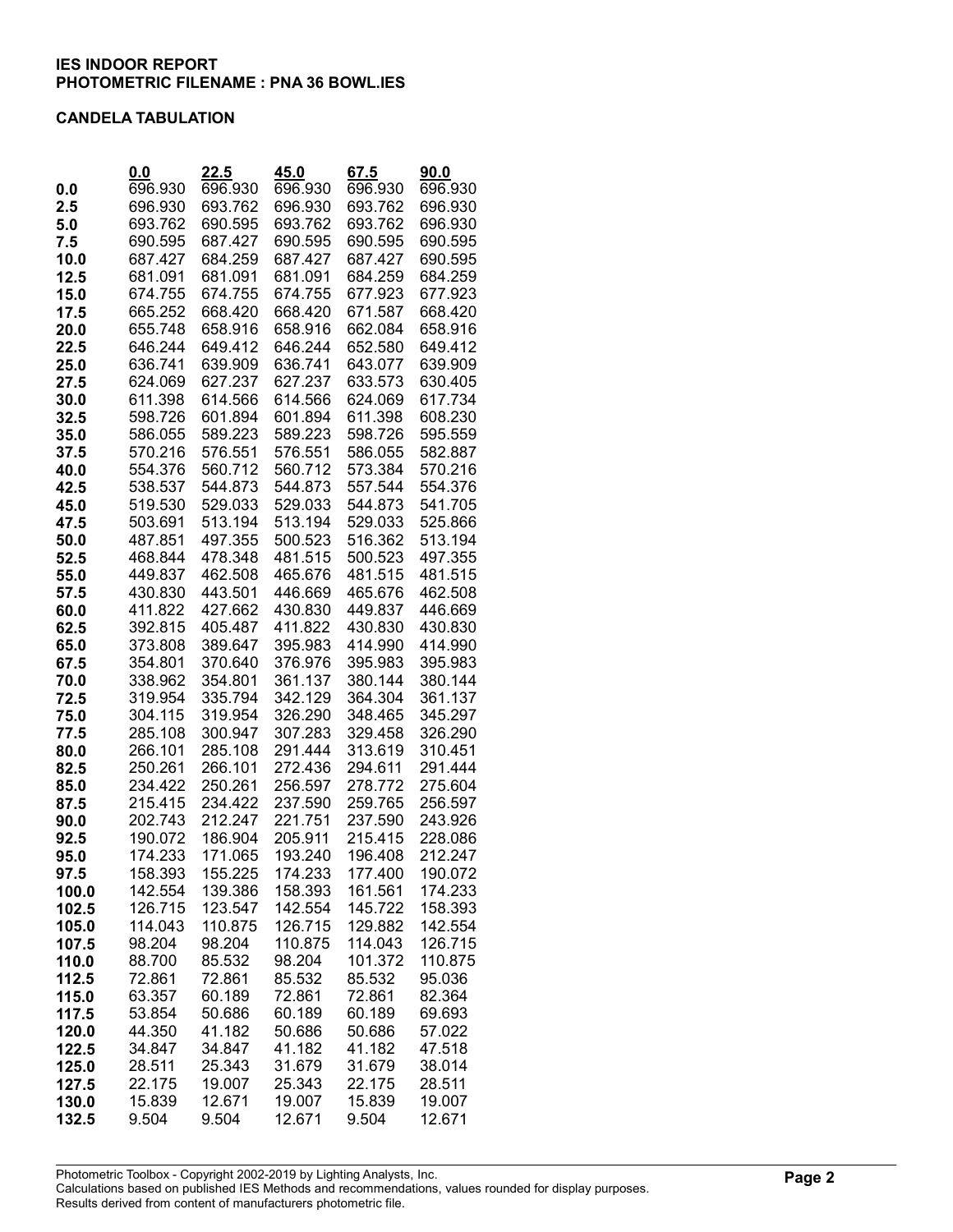# CANDELA TABULATION - (Cont.)

| 135.0 | 6.336 | 6.336 | 9.504 | 6.336 | 6.336 |
|-------|-------|-------|-------|-------|-------|
| 137.5 | 3.168 | 3.168 | 3.168 | 3.168 | 3.168 |
| 140.0 | 0.000 | 0.000 | 0.000 | 0.000 | 0.000 |
| 142.5 | 0.000 | 0.000 | 0.000 | 0.000 | 0.000 |
| 145.0 | 0.000 | 0.000 | 0.000 | 0.000 | 0.000 |
| 147.5 | 0.000 | 0.000 | 0.000 | 0.000 | 0.000 |
| 150.0 | 0.000 | 0.000 | 0.000 | 0.000 | 0.000 |
| 152.5 | 0.000 | 0.000 | 0.000 | 0.000 | 0.000 |
| 155.0 | 0.000 | 0.000 | 0.000 | 0.000 | 0.000 |
| 157.5 | 0.000 | 0.000 | 0.000 | 0.000 | 0.000 |
| 160.0 | 0.000 | 0.000 | 0.000 | 0.000 | 0.000 |
| 162.5 | 0.000 | 0.000 | 0.000 | 0.000 | 0.000 |
| 165.0 | 0.000 | 0.000 | 0.000 | 0.000 | 0.000 |
| 167.5 | 0.000 | 0.000 | 0.000 | 0.000 | 0.000 |
| 170.0 | 0.000 | 0.000 | 0.000 | 0.000 | 0.000 |
| 172.5 | 0.000 | 0.000 | 0.000 | 0.000 | 0.000 |
| 175.0 | 0.000 | 0.000 | 0.000 | 0.000 | 0.000 |
| 177.5 | 0.000 | 0.000 | 0.000 | 0.000 | 0.000 |
| 180.0 | 0.000 | 0.000 | 0.000 | 0.000 | 0.000 |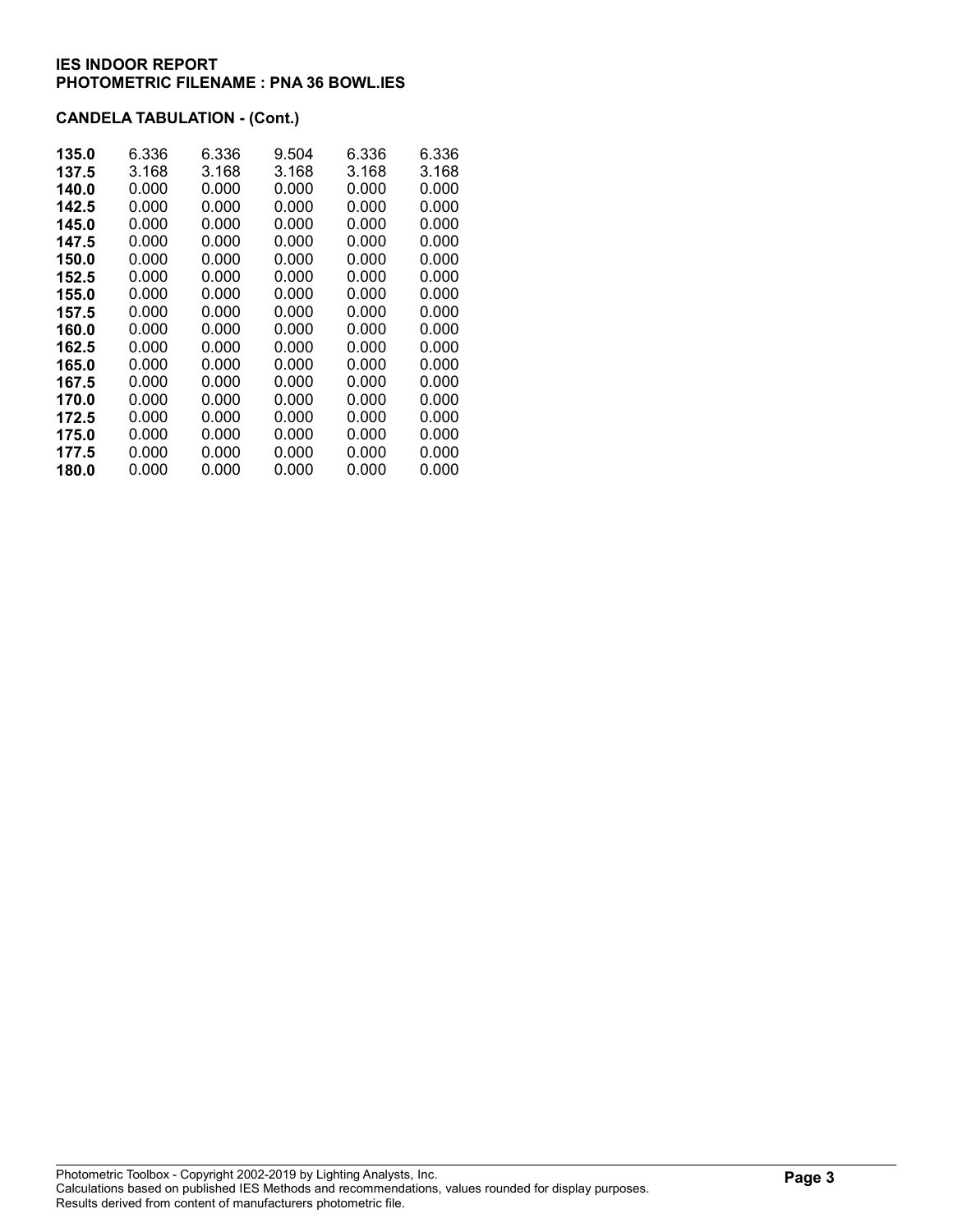#### ZONAL LUMEN SUMMARY

| Zone     | Lumens  | %Lamp | %Fixt  |
|----------|---------|-------|--------|
| $0 - 20$ | 256.92  | 4.30  | 8.00   |
| $0 - 30$ | 552.07  | 9.20  | 17.10  |
| $0 - 40$ | 923.04  | 15.40 | 28.60  |
| $0 - 60$ | 1755.24 | 29.30 | 54.50  |
| $0 - 80$ | 2497.71 | 41.60 | 77.50  |
| $0 - 90$ | 2780.56 | 46.30 | 86.30  |
| 10-90    | 2714.6  | 45.20 | 84.30  |
| 20-40    | 666.12  | 11.10 | 20.70  |
| 20-50    | 1078.52 | 18.00 | 33.50  |
| 40-70    | 1226.98 | 20.40 | 38.10  |
| 60-80    | 742.47  | 12.40 | 23.00  |
| 70-80    | 347.69  | 5.80  | 10.80  |
| 80-90    | 282.84  | 4.70  | 8.80   |
| 90-110   | 336.86  | 5.60  | 10.50  |
| 90-120   | 407.18  | 6.80  | 12.60  |
| 90-130   | 435.57  | 7.30  | 13.50  |
| 90-150   | 441.37  | 7.40  | 13.70  |
| 90-180   | 441.37  | 7.40  | 13.70  |
| 110-180  | 104.50  | 1.70  | 3.20   |
| 0-180    | 3221.93 | 53.70 | 100.00 |

Total Luminaire Efficiency = 53.70%

# ZONAL LUMEN SUMMARY

| Zone    | Lumens |
|---------|--------|
| 0-10    | 65.96  |
| 10-20   | 190.96 |
| 20-30   | 295.15 |
| 30-40   | 370.97 |
| 40-50   | 412.40 |
| 50-60   | 419.81 |
| 60-70   | 394.78 |
| 70-80   | 347.69 |
| 80-90   | 282.84 |
| 90-100  | 205.26 |
| 100-110 | 131.61 |
| 110-120 | 70.31  |
| 120-130 | 28.39  |
| 130-140 | 5.80   |
| 140-150 | 0.00   |
| 150-160 | 0.00   |
| 160-170 | 0.00   |
| 170-180 | 0.00   |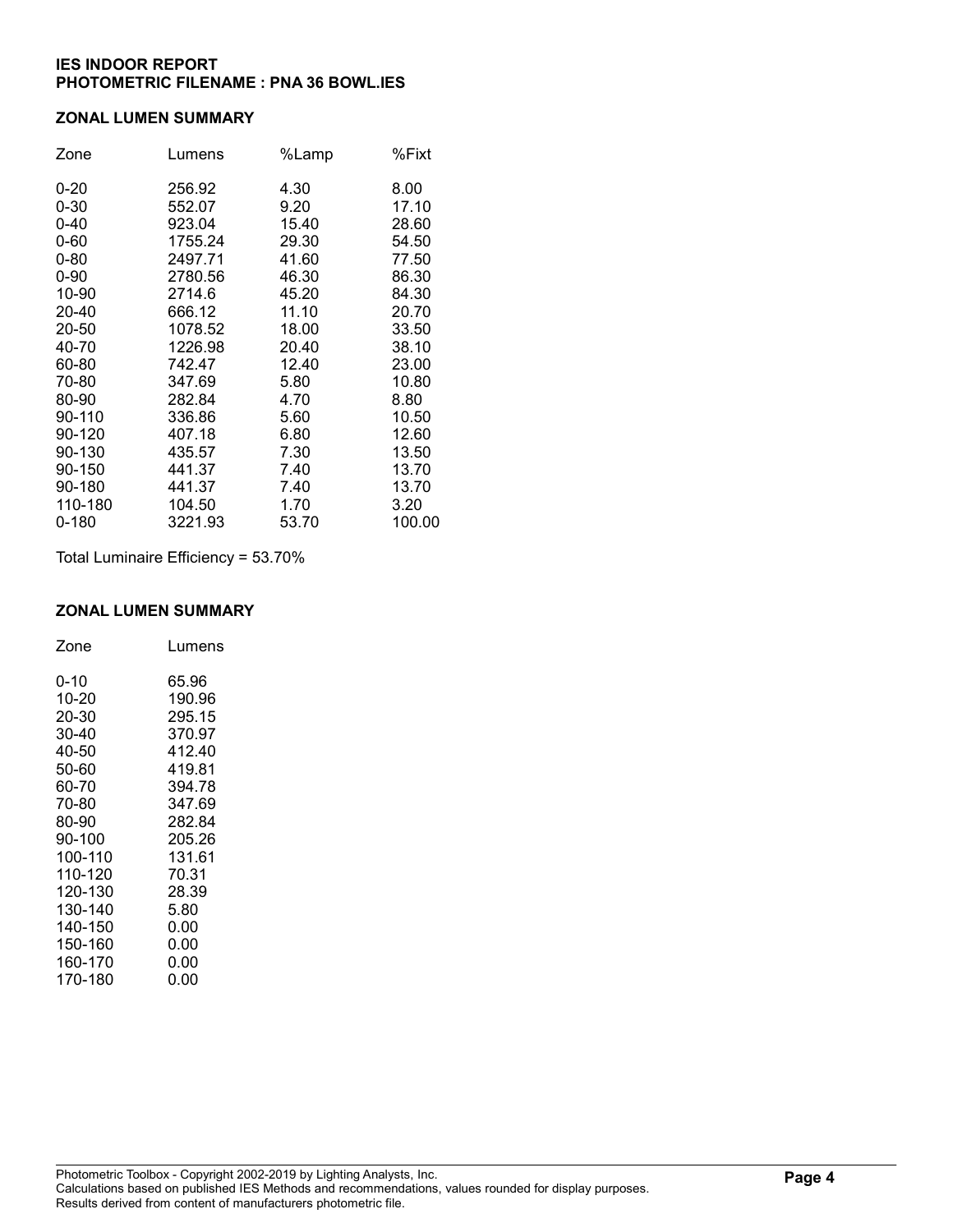### COEFFICIENTS OF UTILIZATION - ZONAL CAVITY METHOD

Effective Floor Cavity Reflectance 0.20

| <b>RC</b>      | 80 |             |  | 70          |  |  | 50       |  | 30       |  | 10       |     |    |
|----------------|----|-------------|--|-------------|--|--|----------|--|----------|--|----------|-----|----|
| <b>RW</b>      |    | 70 50 30 10 |  | 70 50 30 10 |  |  | 50 30 10 |  | 50 30 10 |  | 50 30    | -10 | 0  |
| $\Omega$       |    | 62 62 62 62 |  | 60 60 60 60 |  |  | 56 56 56 |  | 52 52 52 |  | 48 48 48 |     | 46 |
| -1             |    | 55 51 48 46 |  | 52 49 47 44 |  |  | 46 43 41 |  | 42 40 39 |  | 39 38 36 |     | 35 |
| 2              |    | 49 44 39 36 |  | 47 42 38 35 |  |  | 39 35 33 |  | 36 33 31 |  | 33 31 29 |     | 27 |
| $\mathbf{3}$   |    | 44 38 33 29 |  | 42 36 32 28 |  |  | 34 30 27 |  | 31 28 25 |  | 29 26 24 |     | 22 |
| $\overline{4}$ |    | 40 33 28 24 |  | 38 32 27 23 |  |  | 30 25 22 |  | 27 24 21 |  | 25 22 20 |     | 18 |
| 5              |    | 37 29 24 20 |  | 35 28 23 20 |  |  | 26 22 19 |  | 24 21 18 |  | 23 20 17 |     | 16 |
| 6              |    | 34 26 21 17 |  | 32 25 21 17 |  |  | 24 19 16 |  | 22 18 16 |  | 20 17 15 |     | 14 |
| $\overline{7}$ |    | 31 24 19 15 |  | 30 23 18 15 |  |  | 21 17 14 |  | 20 16 14 |  | 19 15 13 |     | 12 |
| 8              |    | 29 21 17 13 |  | 28 21 16 13 |  |  | 19 15 13 |  | 18 15 12 |  | 17 14 12 |     | 10 |
| 9              |    | 27 20 15 12 |  | 26 19 15 12 |  |  | 18 14 11 |  | 17 13 11 |  | 16 13 10 |     | 9  |
| 10             |    | 25 18 14 11 |  | 24 18 13 11 |  |  | 16 13 10 |  | 15 12 10 |  | 15 12 9  |     | 8  |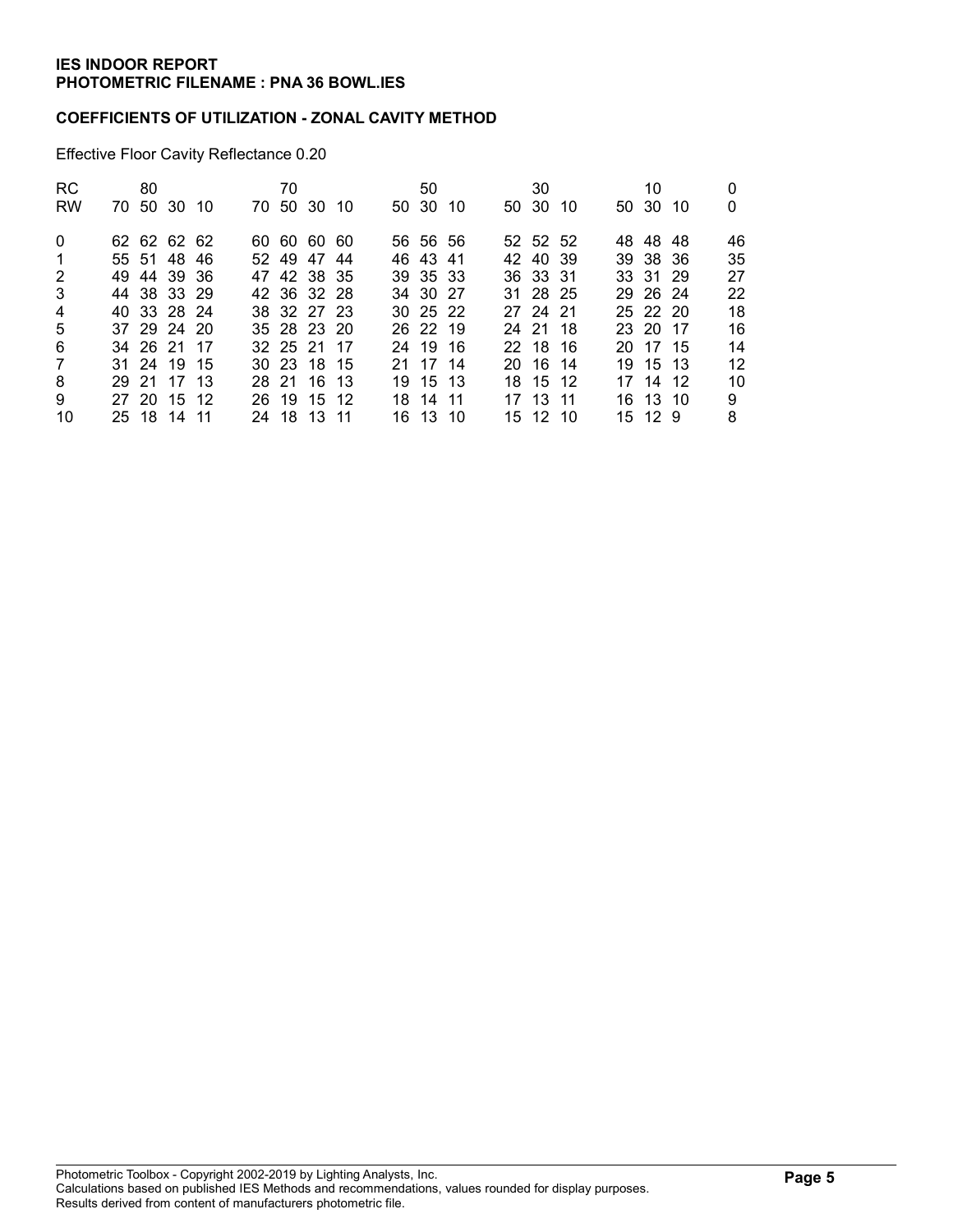### UGR TABLE - CORRECTED

| Walls     | Reflectances<br><b>Ceiling Cavity</b><br><b>Floor Cavity</b> |      | 70<br>30<br>20              | 50<br>50<br>20 | 50<br>30<br>20 | 30<br>30<br>20 | 70<br>50<br>20            |      | 70<br>30<br>20 | 50<br>50<br>20 | 50<br>30<br>20 | 30<br>30<br>20 |  |  |
|-----------|--------------------------------------------------------------|------|-----------------------------|----------------|----------------|----------------|---------------------------|------|----------------|----------------|----------------|----------------|--|--|
| Room Size |                                                              |      | <b>UGR Viewed Crosswise</b> |                |                |                | <b>UGR Viewed Endwise</b> |      |                |                |                |                |  |  |
| $X=2H$    | $Y=2H$                                                       | 13.8 | 15.2                        | 14.4           | 15.8           | 16.5           |                           | 14.2 | 15.6           | 14.7           | 16.2           | 16.9           |  |  |
|           | 3H                                                           | 15.9 | 17.3                        | 16.5           | 17.9           | 18.6           |                           | 16.4 | 17.8           | 17.0           | 18.4           | 19.1           |  |  |
|           | 4H                                                           | 16.9 | 18.2                        | 17.5           | 18.8           | 19.5           |                           | 17.5 | 18.8           | 18.1           | 19.4           | 20.1           |  |  |
|           | 6H                                                           | 17.8 | 19.0                        | 18.4           | 19.6           | 20.4           |                           | 18.5 | 19.7           | 19.1           | 20.3           | 21.0           |  |  |
|           | 8H                                                           | 18.3 | 19.4                        | 18.9           | 20.0           | 20.8           |                           | 18.9 | 20.1           | 19.6           | 20.7           | 21.5           |  |  |
|           | 12H                                                          | 18.7 | 19.8                        | 19.3           | 20.4           | 21.1           |                           | 19.4 | 20.5           | 20.0           | 21.1           | 21.9           |  |  |
| 4H        | 2H                                                           | 14.4 | 15.7                        | 15.0           | 16.3           | 17.0           |                           | 14.7 | 16.0           | 15.3           | 16.6           | 17.3           |  |  |
|           | 3H                                                           | 16.8 | 17.9                        | 17.4           | 18.6           | 19.3           |                           | 17.2 | 18.3           | 17.9           | 19.0           | 19.7           |  |  |
|           | 4H                                                           | 18.0 | 19.0                        | 18.6           | 19.6           | 20.4           |                           | 18.5 | 19.5           | 19.1           | 20.1           | 20.9           |  |  |
|           | 6H                                                           | 19.1 | 20.0                        | 19.7           | 20.6           | 21.4           |                           | 19.7 | 20.6           | 20.3           | 21.2           | 22.0           |  |  |
|           | 8H                                                           | 19.6 | 20.4                        | 20.2           | 21.1           | 21.9           |                           | 20.2 | 21.1           | 20.9           | 21.7           | 22.5           |  |  |
|           | 12H                                                          | 20.0 | 20.8                        | 20.7           | 21.5           | 22.3           |                           | 20.7 | 21.5           | 21.4           | 22.2           | 23.0           |  |  |
| 8H        | 4H                                                           | 18.4 | 19.3                        | 19.1           | 19.9           | 20.7           |                           | 18.8 | 19.7           | 19.5           | 20.4           | 21.1           |  |  |
|           | 6H                                                           | 19.7 | 20.4                        | 20.4           | 21.1           | 21.9           |                           | 20.2 | 20.9           | 20.9           | 21.7           | 22.4           |  |  |
|           | 8H                                                           | 20.3 | 21.0                        | 21.0           | 21.7           | 22.5           |                           | 20.9 | 21.6           | 21.6           | 22.3           | 23.1           |  |  |
|           | 12H                                                          | 21.0 | 21.6                        | 21.7           | 22.3           | 23.1           |                           | 21.6 | 22.2           | 22.3           | 22.9           | 23.8           |  |  |
| 12H       | 4H                                                           | 18.5 | 19.3                        | 19.2           | 20.0           | 20.8           |                           | 18.9 | 19.7           | 19.6           | 20.4           | 21.2           |  |  |
|           | 6H                                                           | 19.8 | 20.5                        | 20.5           | 21.2           | 22.0           |                           | 20.3 | 21.0           | 21.0           | 21.7           | 22.5           |  |  |
|           | 8H                                                           | 20.6 | 21.1                        | 21.3           | 21.9           | 22.7           |                           | 21.1 | 21.7           | 21.8           | 22.4           | 23.3           |  |  |

Maximum UGR = 23.8